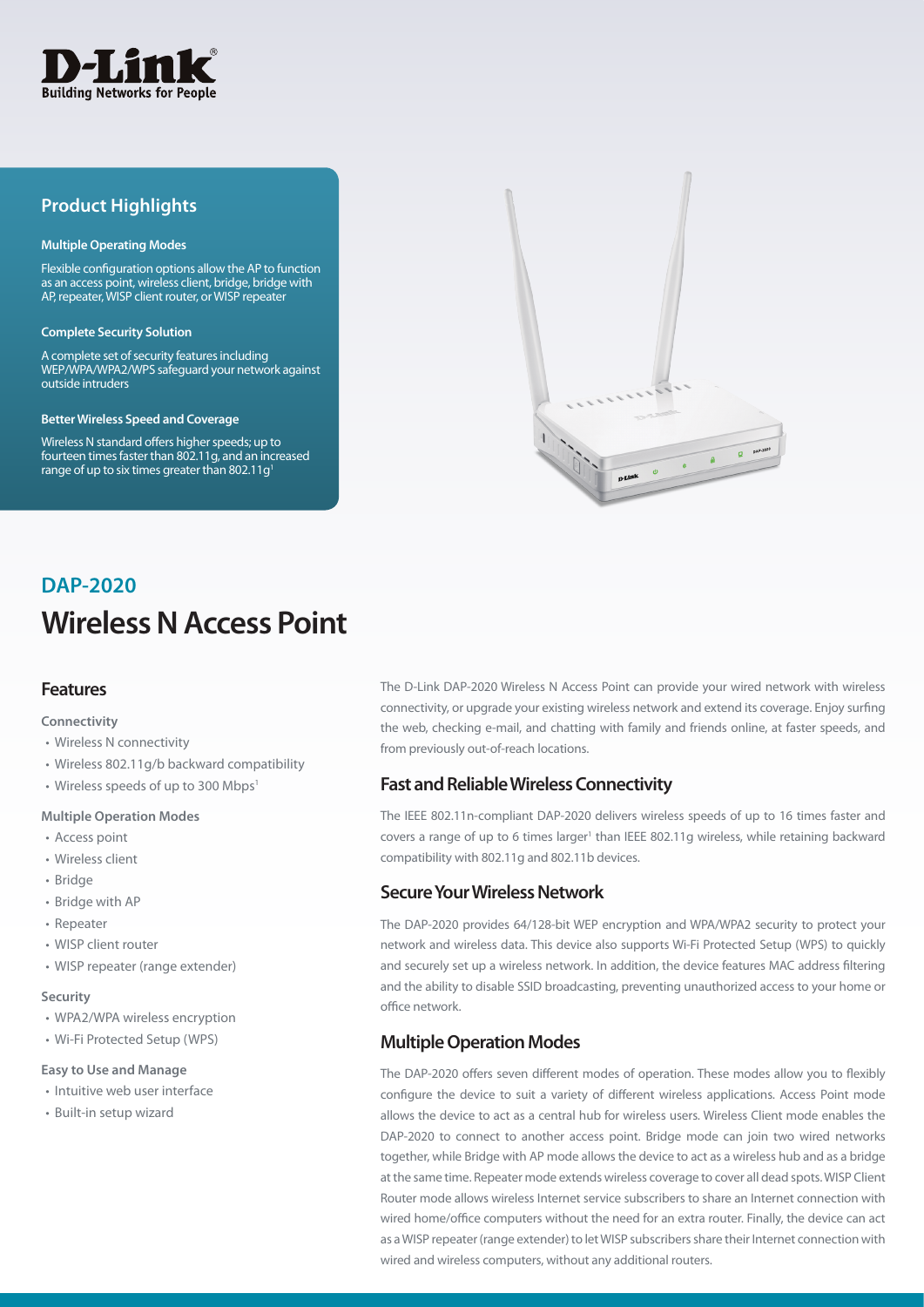

## **Quick and Easy Installation**

With the D-Link setup wizard, you can set up your wireless network in a matter of minutes. It configures your DAP-2020's operating mode and allows you to easily add new wireless devices to the network. Create a simple wireless network for your home or office quickly and easily with the DAP-2020.

# **Effective Power Saving**

The DAP-2020 includes a built-in schedule function that dynamically turns the wireless network off when it is not in use. This feature reduces power consumption, thus saving you both energy and money.

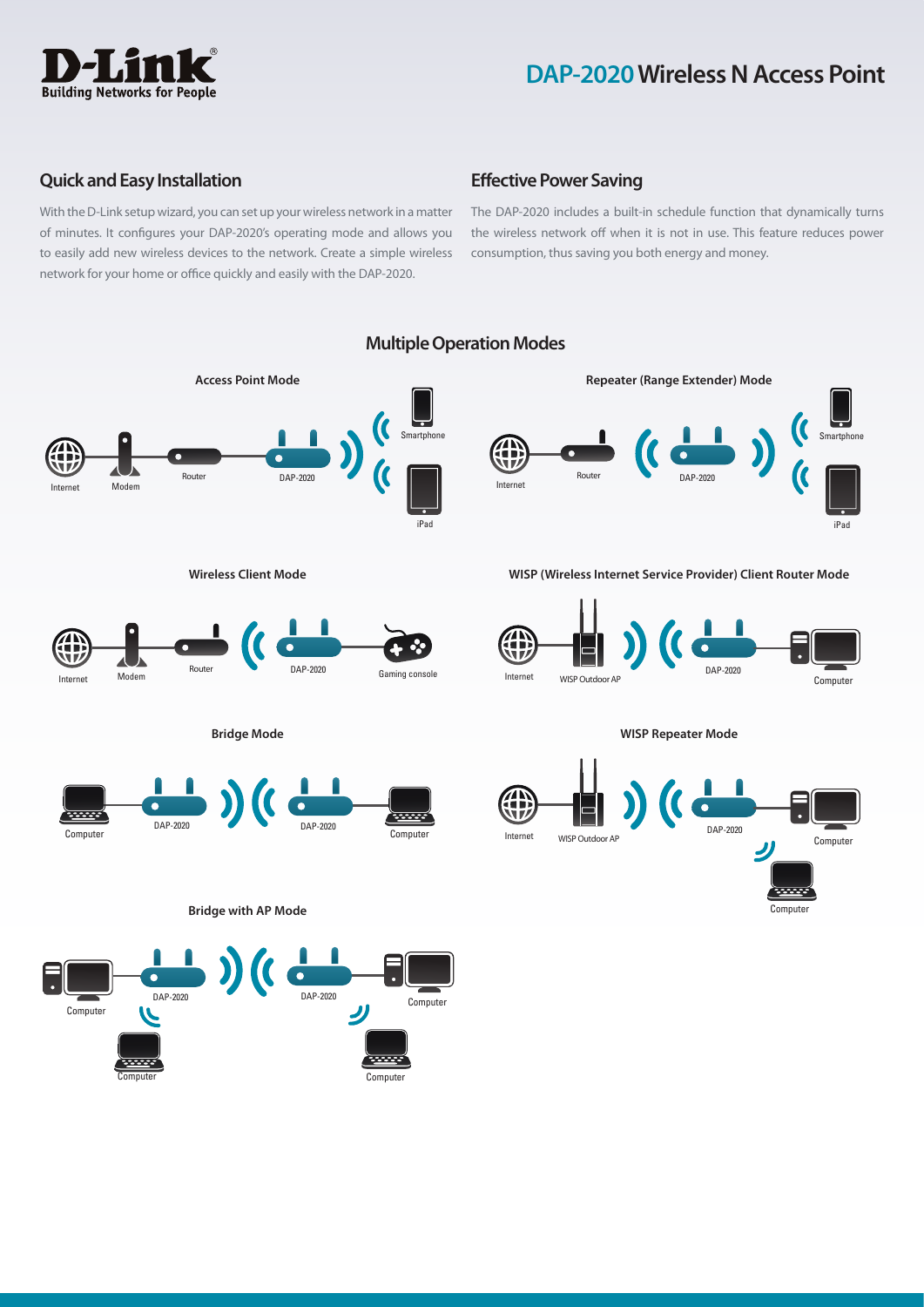

# **Technical Specifications**

| General                    |                                                                                                                                 |                                                                                               |
|----------------------------|---------------------------------------------------------------------------------------------------------------------------------|-----------------------------------------------------------------------------------------------|
| Network Standards          | · 802.11n wireless LAN<br>· 802.11q wireless LAN<br>* 802.11b wireless LAN                                                      | · 802.3/802.3i/j/u 10BASE-T/100BASE-TX Ethernet<br>• ANSI/IEEE 802.3 NWay auto-negotiation    |
| Device Interfaces          | · 802.11n/g/b wireless LAN                                                                                                      | • One 10/100BASE-TX Ethernet LAN port                                                         |
| <b>Operating Frequency</b> | • 2.4 to 2.4835 GHz                                                                                                             |                                                                                               |
| <b>Operating Channels</b>  | $\cdot$ ETSI: 13                                                                                                                |                                                                                               |
| Radio & Modulation Schemes | · DQPSK, DBPSK, CCK, OFDM                                                                                                       |                                                                                               |
| Functionality              |                                                                                                                                 |                                                                                               |
| <b>Operating Modes</b>     | • Access Point<br>• Wireless Client<br>• Bridge<br>• Bridge with AP                                                             | • Repeater (range extender)<br>• WISP Client Router<br>• WISP Repeater                        |
| Antennas                   | • Two 5 dBi gain detachable omni-directional antennas with RP-SMA connector                                                     |                                                                                               |
| Security                   | • 64/128-bit WEP data encryption<br>· WPA-PSK, WPA2-PSK<br>· WPA-EAP, WPA2-EAP<br>· TKIP, AES                                   | • MAC address filtering<br>· SSID broadcast disable function<br>• WPS (Wi-Fi Protected Setup) |
| <b>Advanced Features</b>   | · Quality of Service (QoS): Wi-Fi Multimedia (WMM)                                                                              |                                                                                               |
| Device Management          | · Web-based management through Microsoft Internet Explorer 6 or higher, Firefox 3.0 or higher, or other<br>Java-enabled browser |                                                                                               |
| <b>Status LEDs</b>         | • Power<br>• Wireless                                                                                                           | • Security<br>$\cdot$ LAN                                                                     |
| Physical                   |                                                                                                                                 |                                                                                               |
| <b>Dimensions</b>          | • 147.5 x 113 x 31.5 mm (5.81 x 4.45 x 1.24 inches)                                                                             |                                                                                               |
| Weight                     | • 224.7 g (0.50 lbs)                                                                                                            |                                                                                               |
| Power Input                | · External power adapter: 12 V DC/0.5 A                                                                                         |                                                                                               |
| Max. Power Consumption     | $\cdot$ 2.25 W                                                                                                                  |                                                                                               |
| Temperature                | • Operating: 0 to 40 °C (32 to 104 °F)                                                                                          | • Storage: -20 to 65 °C (-4 to 149 °F)                                                        |
| Humidity                   | • Operating: 10% to 90% non-condensing                                                                                          | • Storage: 5% to 95% non-condensing                                                           |
| Certifications             | · Wi-Fi, CE                                                                                                                     |                                                                                               |